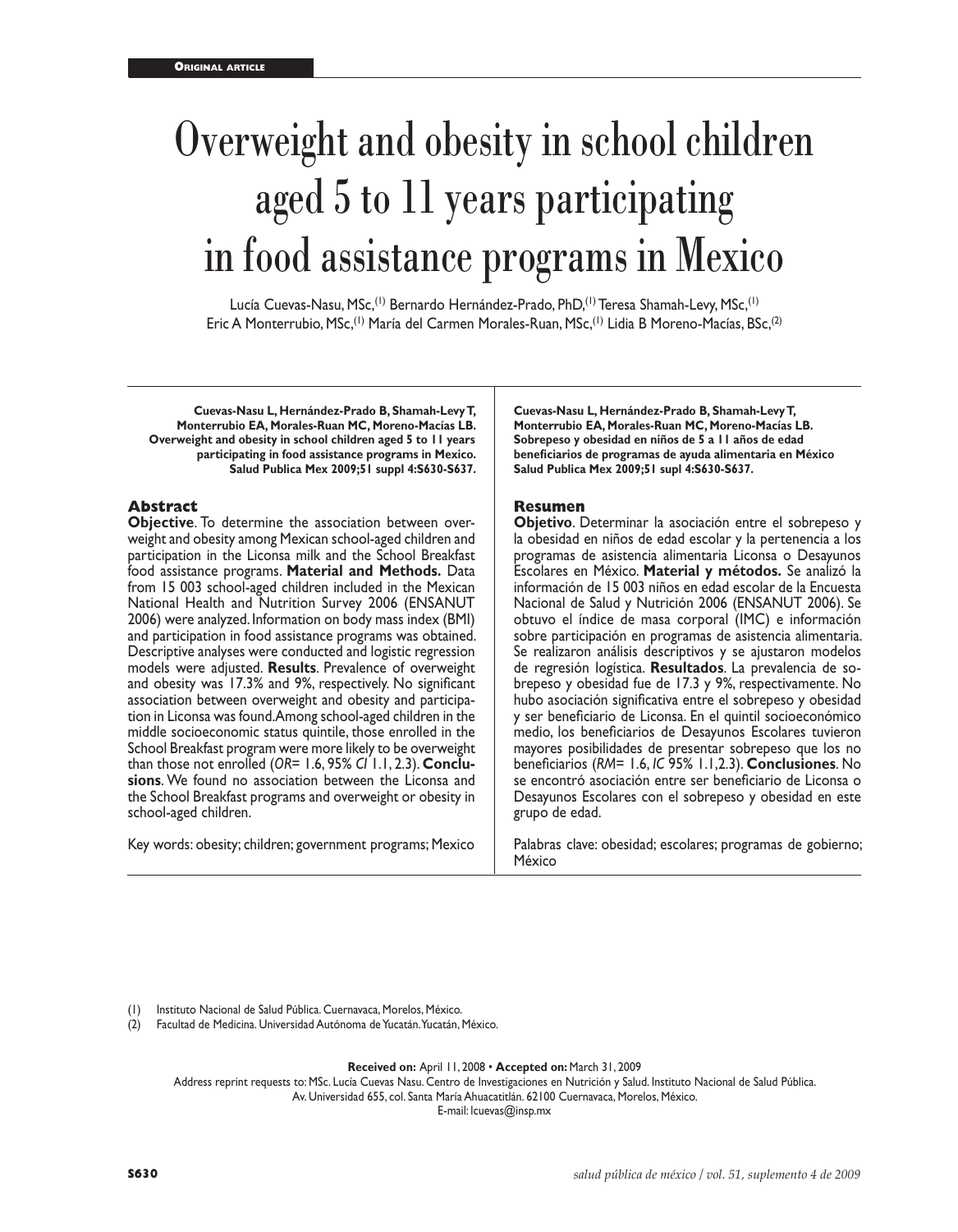**M**exico has a long history of implementing food<br>assistance programs. The objective of these pro-<br>argume has been to orkange the nutritional status of grams has been to enhance the nutritional status of vulnerable populations and to improve family living conditions. Currently, the most widely implemented national food assistance programs focusing on school-aged children (children aged 5 to 11 years) are the Liconsa milk program and the School Breakfast program.

The goal of the School Breakfast program, directed by the National System for the Integral Family Development (DIF), is to improve the nutritional status of preschool and school-aged children, thereby enabling children's preparedness for learning and decreasing school dropout. More than 5.6 million breakfasts are distributed daily to preschool, elementary and special education students who are identified as at-risk for undernutrition and who attend schools regulated by the Secretariat of Public Education (SEP). Breakfast provides roughly 30% of the recommended daily energy and protein dietary intake.<sup>1</sup>

Liconsa is a social assistance program which aims to enhance the nutritional status of low-income families by providing non-skimmed milk fortified with vitamins and minerals for children aged 6 months to 15 years, pregnant and breast-feeding women, women 45 to 59 years old, people with chronic diseases, handicapped persons older than 12 years and adults older than 60 years. Currently, the program benefits 5 820 762 individuals and distributes roughly 3 142 000 liters of milk to 1 800 municipalities daily. Milk supply for each beneficiary household varies from 4 to 24 liters per week.<sup>2</sup> The Liconsa milk program is assessed according to government guidelines; evaluation includes coverage, impact, cost-benefit analysis and recipient's perception. The evaluation of the program has documented an improvement in nutritional status and children's development and decreased anemia within the recipient population.<sup>3</sup>

According to data from the Mexican National Health and Nutrition Survey 2006 (ENSANUT 2006), the combined prevalence of overweight and obesity among the school-aged children population group in Mexico increased from 18.6% to 26% in the past 7 years.<sup>4</sup> Originally, food assistance programs were created in order to deal with nutritional deficiencies, especially undernutrition;5 nevertheless, because the prevalence of overweight and obesity has increased in the last decades in the school-age population in Mexico, the programs face a different nutritional profile than the one that existed when they were created. Since the composition of the food provided by this program may have a substantial caloric content, and these programs may target not only the poorest populations in Mexico, it is worthwhile to question if the programs may be contributing

to overweight and obesity problems, rather than solving the undernutrition problems of the population.

To date, the association between overweight and obesity in children and participation in any food assistance program has not been studied.

This study aims to determine the association between the prevalence of overweight and obesity among Mexican school-aged children with enrollment in School Breakfasts and Liconsa milk food assistance programs.

## Material and Methods

## **Population and sample size**

Data from the school-aged Mexican population 5 to 11 years old included in the ENSANUT 2006 conducted from October 2005 to May 2006 were analyzed. The survey collected information from a probabilistic sample representative at the national and state levels of four regions across the country. This sample included rural and urban localities. The ENSANUT 2006 was designed as a probabilistic, multistage, stratified and clustered study. Sample size calculation and methodology have been described elsewhere.<sup>6</sup>

Before data collection, written consent from children's parents or guardians was obtained. Survey protocol was approved by the Ethics, Research, and Biosecurity Institutional Review Boards from the National Institute of Public Health (INSP).

## **Study design**

A cross-sectional study was carried out to evaluate the prevalence of overweight and obesity in school children aged 5 to 11 years and any association with participation in the Liconsa or the School Breakfast food assistance programs. Nutritional status was assessed by calculating body mass index [BMI= weight (kg)/height (m2 )]. This index was used to classify children with overweight or obesity according to the specific cutoff points for age and sex recommended by the International Obesity Task Force.<sup>7</sup> These cutoff points are based on an international reference population that includes data from several countries and generates specific BMI centiles for children related to BMI cutoff points for adults  $(25 \text{ kg/m}^2)$ for overweight and 30 kg/m<sup>2</sup> for obesity). BMI values below 10 and above 38 were excluded as implausible.

A questionnaire on food assistance programs was administered to mothers of children selected for the study at their homes. Specific questions were asked about the milk assistance program Liconsa, and a copy of the mother's affiliation card was requested to verify the names of the beneficiaries.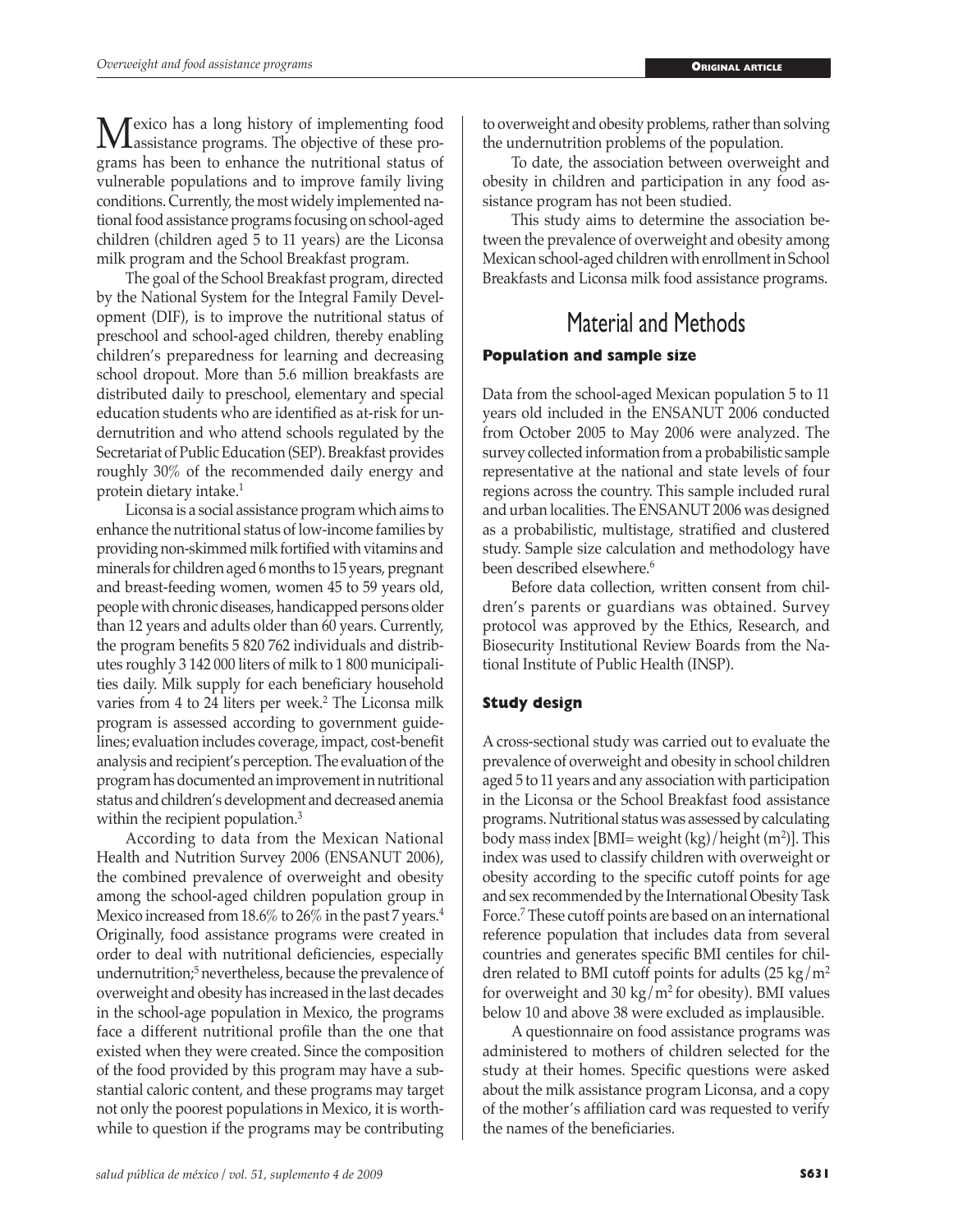Independent variables included participation in the Liconsa or the School Breakfast programs and variables that may potentially confound the association between overweight/obesity and the participation in those programs, such as region of residence (north, center, Mexico City, and south), living in urban or rural localities (population over or under 2 500 inhabitants, respectively), sex, age, height-for-age z-score, socioeconomic status index (made up by principal component analysis with variables such as flooring, potable water, ownership of electronic appliances such as radio, television, refrigerator, washing machine, and stove) according to the indices established by the 1999 National Nutrition Survey (ENN 99),<sup>8</sup> and enrollment in other social assistance programs, including *Oportunidades*, Despensas del Programa de Apoyo Alimentario –PAL- (food supplies), Cocinas del DIF (DIF Kitchens), Dietary Supplement (vitamins and minerals) and support from non-governmental organizations.

#### **Data collection and analysis**

Anthropometric data was obtained using the weight and height measurement techniques recommended in the INSP Nutrition Project Procedure Handbook.9 Personnel was trained to follow these standardized recommended procedures and protocols.10,11 Weight was measured with electronic scales accurate to 100 g (Tanita Corporation, model 1631, China), and height with 1-mm-unit 2-m stadimeters (Dynatop, model E-1, Mexico).

Experts developed the questionnaire for the survey and trained the interviewers. INSP personnel developed an electronic questionnaire using the Microsoft Visual Fox Pro 7.0 development program. During the interview, interviewers equipped with laptop computers were able to enter data directly into the electronic questionnaires. All data were backed-up and sent daily to the INSP. The database was cleaned and missing or implausible weight and height values were revised and corrected.

### **Analysis**

All statistic analyses were adjusted for the complex survey design.<sup>12</sup> A descriptive data analysis was carried out to characterize the study population. Multinomial logistic regression models (using three levels: without overweight or obesity, overweight, and obesity) were adjusted for biological plausiblity and socially relevant variables to evaluate the association between prevalence of overweight and obesity and participation in each of the assessed programs. Crude and adjusted odds ratios (OR) with 95% confidence intervals were estimated to identify the association between participation in the Liconsa and the School Breakfast programs and the likelihood of being overweight or obese. Non-beneficiary children in the same age group living in urban localities were used as a reference population for the Liconsa milk program. For the School Breakfast program, the reference population included non-beneficiary children in the same age group living in either urban or rural localities. We explored some interactions with biological and social relevance, specifically between participation in food assistance programs with residence region and socioeconomic status. The interactions were considered statistically significant when *p*  $< 0.1<sup>13</sup>$  and principal effects were considered significant if they had a *p* < 0.05. Statistical analyses took into account the stratified design and the clustered sampling. The expansion factor was included to consider the sample distribution at the national level. Data analysis was performed using the Stata SVY module for complex samples (StataCorp., Stata Statistical Software: Release 7.0. College Station, TX: Stata Corporation, 2001) and SPSS (SPSS for Windows, Rel. 15.0. 2006. Chicago: SPSS Inc.).

## Results

Prevalence of overweight and obesity was estimated in 15 003 children, representing 15 714 000 school-aged children nationwide, considering the expansion factor. Distribution according to participation in a food assistance program indicated that at the national level 8.8% of school children were recipients of the Liconsa milk program, while 13.4% of school children were enrolled in the School Breakfast program. Only 2% of children were beneficiaries of both programs. Prevalence of overweight and obesity was 21.4% in school-aged children beneficiaries of any food assistance program (data not shown). Table I shows the descriptive characteristics of the study population according to different programs studied.

In Mexico, 17.3% of school-aged children were overweight and 9.0% were obese. The highest prevalence of overweight (19.1%) and obesity (13.4%) corresponded to those children who benefit from the Liconsa milk program, of whom 95.2% live in urban localities. About 55% of these children were in the highest socioeconomic status quintiles and nearly 63% lived in the center region of the country (Table I).

Children receiving the School Breakfast program showed a lower prevalence of overweight (17.8%) and obesity (8.0%) compared to those receiving the Liconsa milk program. Slightly more than 50% of DIF beneficiaries lived in urban localities, were in the socioeconomic status lowest quintiles (1 and 2), and were mainly distributed in the center and south regions of the country (Table I). Mean age was 8.1 years (95% CI, 8.0-8.1) (Table II).

Logistic regression models were fit to evaluate the association of overweight and obesity and participation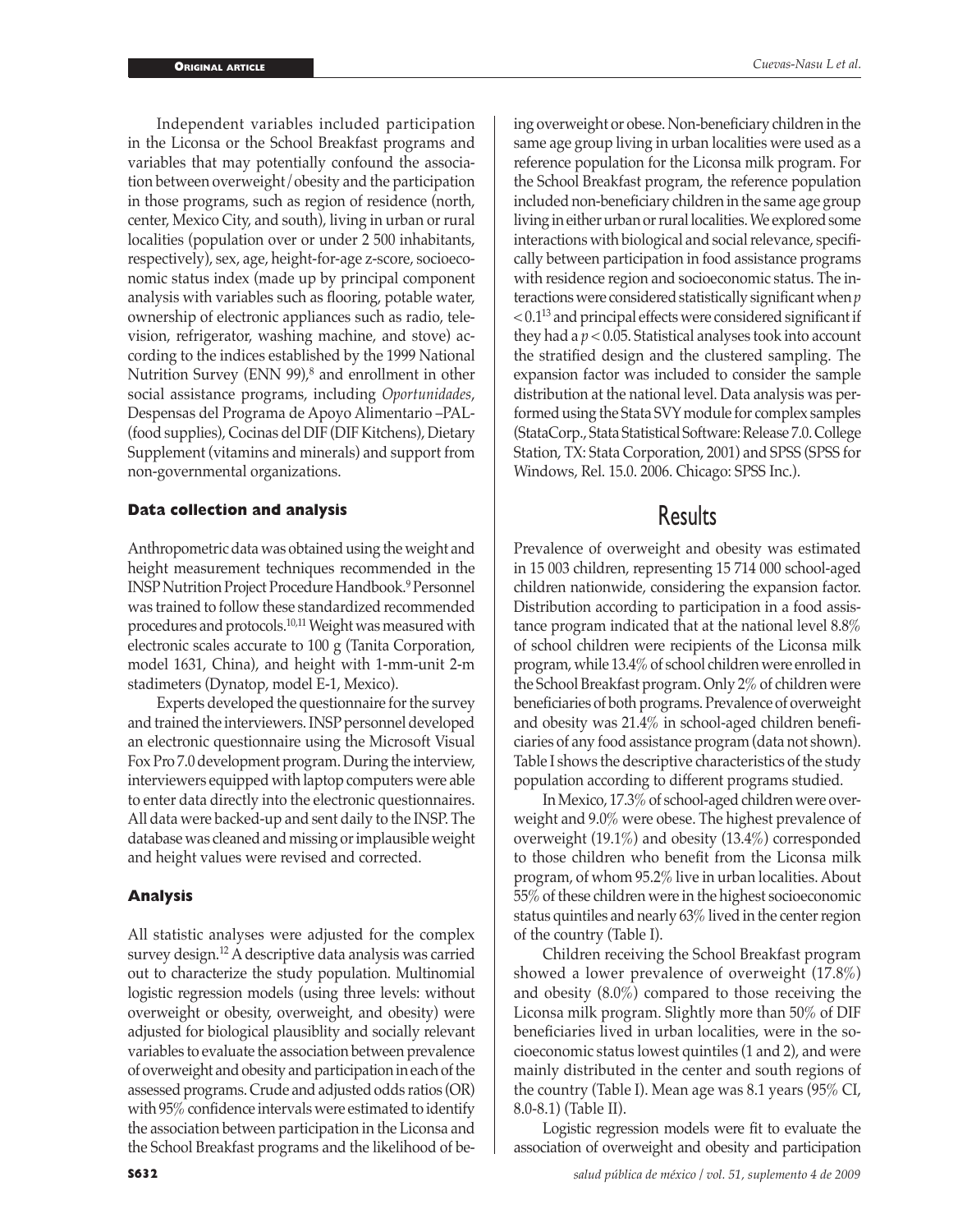## **Table I Characteristics of the 5- to 11-years-old population from ENSANUT 2006, according to the food assistance program in which they are enrolled**

|                               |         | National <sup>#</sup><br>$(n=15003)$ |              | Without program<br>$(n=8012)$ |              | Liconsa milk<br>$(n = 815)$ |      | <b>School Breakfasts</b><br>$(n=2084)$ |  |
|-------------------------------|---------|--------------------------------------|--------------|-------------------------------|--------------|-----------------------------|------|----------------------------------------|--|
|                               |         |                                      |              |                               |              |                             |      |                                        |  |
| Variables                     | n       | % (95% CI)*                          | $\mathsf{n}$ | % (95% CI)*                   | $\mathsf{n}$ | % (95% CI)*                 | n    | % (95% CI)*                            |  |
| Sex                           |         |                                      |              |                               |              |                             |      |                                        |  |
| Male                          | 7 5 0 7 | 49.8 (48.5,51.0)                     |              | 4015 49.6 (48.0,51.2)         |              | 419 55.4 (49.7,61.0)        |      | 1 045 51.1 (47.8,54.4)                 |  |
| Female                        | 7496    | 50.2 (49.0,51.5)                     |              | 3997 50.4 (48.8,52.0)         | 396          | 44.6 (39.0,50.3)            |      | 1 039 48.9 (45.6,52.2)                 |  |
| Nutritional status            |         |                                      |              |                               |              |                             |      |                                        |  |
| Without overweight or obesity | 10916   | 73.8 (72.4,75.1)                     |              | 5 420 70.0 (68.5,71.6)        | 561          | 67.5 (60.5,73.7)            |      | 1 606 74.2 (70.4,77.8)                 |  |
| Overweight                    | 2 6 5 3 | $17.3$ (16.2, 18.3)                  | 1611         | 19.3 (18.0,20.7)              | 6            | 19.1 (14.5,24.8)            | 338  | 17.8(14.7,21.3)                        |  |
| Obesity                       | 1434    | 9.0(8.2, 9.8)                        | 981          | 10.6(9.7, 11.6)               | 93           | 13.4(8.7,20.2)              | 140  | 8.0(5.9, 10.8)                         |  |
| Region                        |         |                                      |              |                               |              |                             |      |                                        |  |
| North                         | 3 2 9 6 | 18.7(16.5,21.2)                      |              | 2 480 26.4 (23.2,30.0)        | 80           | 4.3(2.9,6.3)                |      | 320 14.0 (10.2, 18.8)                  |  |
| Center                        | 5768    | 40.6 (36.8,44.5)                     |              | 2 873 40.9 (36.5,45.5)        | 407          | 62.6 (52.3,71.9)            | 803  | 33.7 (27.5,40.5)                       |  |
| Mexico City                   | 309     | 6.4(4.5,8.8)                         | 135          | 4.4(3.1,6.3)                  | 85           | 21.4(13.8,31.6)             | 107  | $16.4$ (11.2,23.3)                     |  |
| South                         | 5 630   | 34.3 (31.1,37.7)                     |              | 2 524 28.2 (24.7,32.0)        | 243          | 11.7(8.6, 15.7)             |      | 854 36.0 (30.0,42.4)                   |  |
| Residence locality            |         |                                      |              |                               |              |                             |      |                                        |  |
| Urban                         | 10 081  | 72.0 (69.7,74.1)                     |              | 7 099 89.1 (86.8,91.0)        | 716          | 95.2 (92.3,97.0)            |      | 959 55.9 (49.8,61.9)                   |  |
| Rural                         | 4 9 2 2 | 28.0 (25.9,30.3)                     |              | 913 10.9 (9.0,13.2)           | 99           | 4.8(3.0,7.7)                |      | 125 44.0 (38.0,50.2)                   |  |
| Socioeconomic status          |         |                                      |              |                               |              |                             |      |                                        |  |
| Quintile I                    | 2 9 2 8 | 20.1(18.2,22.1)                      | 635          | 8.9(7.4, 10.6)                | 58           | 6.0(3.4,10.1)               | 576  | 27.1 (22.6,32.1)                       |  |
| Quintile 2                    | 3 3 4 1 | 20.2 (18.9,21.7)                     | 1397         | $16.5$ (14.8, 18.4)           | 165          | 18.1 (14.0,23.0)            | 613  | 25.1 (22.1,28.3)                       |  |
| Quintile 3                    | 3 2 5 0 | 19.6 (18.4,20.9)                     | 1799         | 21.1 (19.5,22.8)              | 224          | 21,2 (16.4,27.0)            | 45 I | 20.2 (17.3,23.5)                       |  |
| Quintile 4                    | 2 9 3 0 | 20.3 (19.0,21.6)                     |              | 2 070 25.4 (23.6, 27.4)       | 204          | 27.7 (22.8,33.2)            | 299  | 18.8 (15.4,22.7)                       |  |
| Quintile 5                    | 2 4 9 8 | 19.7 (18.0,21.6)                     |              | 2 070 28.1(25.6,30.7)         |              | 164 27.1 (21.0,34.2)        | 139  | 8.9(6.6, 11.7)                         |  |

\* Prevalences and confidence intervals were obtained considering the sampling design of the ENSANUT 2006

‡ Total population included children with other social programs (*Oportunidades*, Programa de Apoyo Alimentario –PAL- food supplies, non-governmental organizations, vitamin and mineral supplement and other local programs)

#### **Table II**

## **Means and confidence intervals of selected characteristics of the 5- to 11-years-old population from ENSANUT 2006, according to the food assistance program in which they are enrolled**

| Variables              | National<br>$(n=15003)$<br>Means (95% CI)* | Without program<br>$(n=8012)$<br>Means (95% CI)* | Liconsa milk<br>$(n=815)$<br>Means (95% CI)* | <b>School Breakfasts</b><br>$(n=2084)$<br>Means (95% CI)* |
|------------------------|--------------------------------------------|--------------------------------------------------|----------------------------------------------|-----------------------------------------------------------|
| Age (years)            | 8.1(8.0, 8.1)                              | 8.1(8.0, 8.2)                                    | 8.1(7.8, 8.3)                                | 7.8(7.6, 7.9)                                             |
| Weight (kg)            | 29.8 (29.5, 30.1)                          | 30.8 (30.4, 31.2)                                | 30.9 (29.6, 32.3)                            | 28.2 (27.4, 29.0)                                         |
| Height (cm)            | 127.1 (126.7, 127.6)                       | 128.2 (127.7, 128.8)                             | 128.3 (126.6, 130.0)                         | 124.6 (123.5, 125.6)                                      |
| <b>BMI</b>             | 17.9(17.8, 18.0)                           | 18.1(18.0, 18.3)                                 | $18.2$ (17.7, 18.7)                          | $17.7$ (17.4, 17.9)                                       |
| Height-for-age z-score | $-0.51(-0.55, -0.46)$                      | $-0.32(-0.38, -0.27)$                            | $-0.28$ $(-0.39, -0.17)$                     | $-0.66$ $(-0.76, -0.55)$                                  |

\* Means and confidence intervals were obtained considering the sampling design of the ENSANUT 2006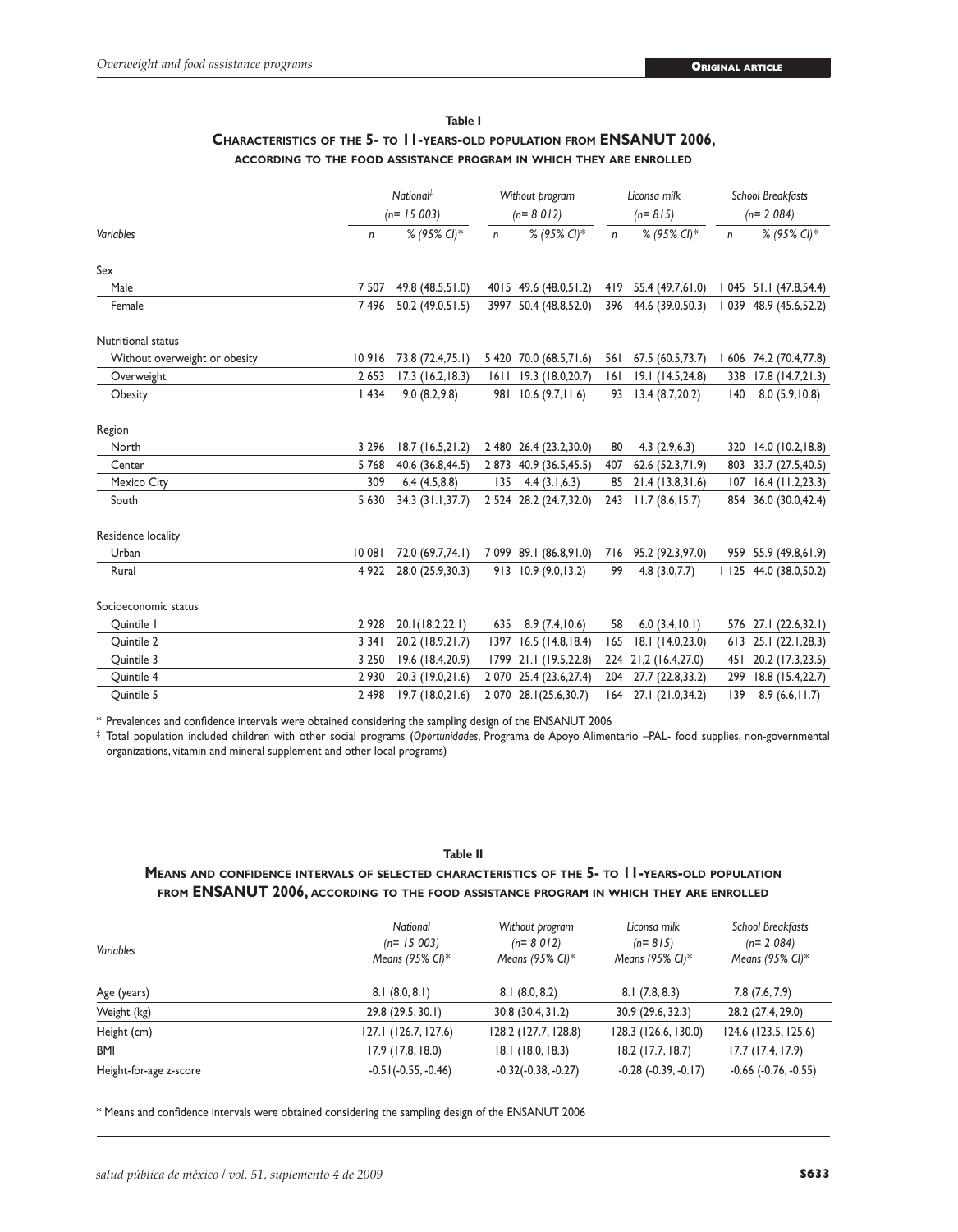in the Liconsa and the School Breakfast programs. Adjustment was made for the following covariables: region, residence locality, sex, socioeconomic status, age, and height-for-age z-score. Comparison groups for these models were children of the same age group, non-beneficiaries of the programs and, regarding the Liconsa milk program, living in urban localities.

The logistic models found no association between overweight and participation in the Liconsa milk program (OR= 0.9, 95% CI 0.7-1.4, after adjustment for the above-mentioned covariates). An association between obesity and being enrolled in the Liconsa milk program was found for the crude model (OR= 1.7, 95% CI 1.0-2.9). However, the magnitude of the association decreased and was not significantly different from the null value after adjustment for the covariables (OR= 1.4, 95% CI 0.8-2.3) (Table III). No significant interactions were found between region and

## **Table III Odds ratios of being overweight and obese\* in school children (5 to 11 years old) beneficiaries of social programs. Mexico, ENSANUT 2006**

|                                                   | None                  |                | Model (1) without interaction |                | Model (2) with interaction  |                     |
|---------------------------------------------------|-----------------------|----------------|-------------------------------|----------------|-----------------------------|---------------------|
| Characteristics                                   | adjusted<br><b>OR</b> | (95% CI)       | Adjusted<br>OR <sup>#</sup>   | (95% CI)       | Adjusted<br>OR <sup>#</sup> | $(95\% \text{ Cl})$ |
| Overweight status outcome                         |                       |                |                               |                |                             |                     |
| Enrolled in the School Breakfast program          |                       | (0.8, 1.3)     | 1.2                           | (0.99, 1.5)    |                             |                     |
| Socioeconomic status quintiles (SSQ)              |                       |                |                               |                |                             |                     |
| SSQ   (reference)                                 |                       |                |                               |                | ---                         | $-$                 |
| SSQ <sub>2</sub>                                  | 1.5                   | (1.2, 1.9)     | $\overline{1}$ .              | (0.8, 1.4)     | $\overline{a}$              | $\overline{a}$      |
| SSQ <sub>3</sub>                                  | 1.9                   | (1.4, 2.4)     | 1.2                           | (0.9, 1.6)     | ---                         | $\overline{a}$      |
| SSQ 4                                             | 2.3                   | (1.8, 2.9)     | 1.3                           | (0.9, 1.7)     | $\overline{a}$              | ---                 |
| SSQ <sub>5</sub>                                  | 2.7                   | (2.1, 3.6)     | 1.5                           | (1.0, 2.1)     | ---                         | ---                 |
| Interaction School Breakfast program x SSQ        |                       |                |                               |                |                             |                     |
| School Breakfast program in the SSQ 1             | ---                   | ---            | ---                           | ---            | L                           | $\overline{a}$      |
| School Breakfast program in the SSQ 2             | ---                   | ---            | ---                           | ---            | 0.9                         | (0.6, 1.2)          |
| School Breakfast program in the SSQ 3             | ---                   | $\overline{a}$ | $\overline{a}$                | $\overline{a}$ | 1.6                         | (1.1, 2.3)          |
| School Breakfast program in the SSQ 4             | ---                   | ---            | ---                           | ---            | 1.4                         | (0.9, 2.5)          |
| School Breakfast program in the SSQ 5             | ---                   | ---            | ---                           | ---            | 0.9                         | (0.4, 2.1)          |
| Enrolled in the Liconsa milk program <sup>‡</sup> | 1.2                   | (0.9, 1.7)     | 0.9                           | (0.7, 1.4)     | 0.9                         | (0.7, 1.4)          |
| Enrolled in other programs <sup>§</sup>           | 0.5                   | (0.4, 0.6)     | 0.7                           | (0.6, 0.8)     | 0.7                         | (0.6, 0.8)          |
| Obesity status outcome                            |                       |                |                               |                |                             |                     |
| Enrolled in the School Breakfast program          | 0.9                   | (0.6, 1.2)     | 1.2                           | (0.8, 1.6)     |                             |                     |
| Socioeconomic status quintiles (SSQ)              |                       |                |                               |                |                             |                     |
| SSQ   (reference)                                 |                       |                |                               |                | ---                         | ---                 |
| SSO <sub>2</sub>                                  | 2.9                   | (2.0, 4.2)     | 1.7                           | (1.2, 2.5)     | ---                         | $\overline{a}$      |
| SSO <sub>3</sub>                                  | 3.7                   | (2.6, 5.2)     | 1.7                           | (1.2, 2.5)     | ---                         | ---                 |
| SSQ 4                                             | 5.1                   | (3.6, 7.2)     | 2.0                           | (1.4, 2.9)     | ---                         | ---                 |
| SSO <sub>5</sub>                                  | 5.0                   | (3.5, 7.2)     | 1.9                           | (1.2, 2.8)     |                             |                     |
| Interaction School Breakfast program x SSQ        |                       |                |                               |                |                             |                     |
| School Breakfast program in the SSQ 1             | $- - -$               | ---            | ---                           | $---$          |                             |                     |
| School Breakfast program in the SSQ 2             | ---                   | ---            | $\overline{a}$                | $\overline{a}$ | 0.8                         | (0.4, 1.6)          |
| School Breakfast program in the SSQ 3             | ---                   | ---            | $\overline{a}$                | $\overline{a}$ | $\mathsf{I}$ .4             | (0.8, 2.3)          |
| School Breakfast program in the SSQ 4             | ---                   | ---            | ---                           | ---            | 1.7                         | (0.8, 3.5)          |
| School Breakfast program in the SSQ 5             | ---                   | ---            | ---                           | ---            | $\mathsf{L}$                | (0.4, 3.0)          |
| Enrolled in the Liconsa milk program <sup>#</sup> | 1.7                   | (1.0, 2.9)     | $\mathsf{I}$ .4               | (0.8, 2.3)     | 1.4                         | (0.8, 2.3)          |
| Enrolled in other programs <sup>§</sup>           | 0.3                   | (0.3, 0.4)     | 0.7                           | (0.6, 0.9)     | 0.7                         | (0.6, 0.9)          |

\* International Obesity Task Force (IOTF) overweight and obesity classification criteria were used

‡ Reference category for the OR estimation was non-beneficiary of the program

§ Reference category for the OR estimation was non-enrolled in other programs

# Adjusted for socioeconomic status; with and without interaction among socioeconomic status and enrolled in the School Breakfast program, participation in the Liconsa milk program, participation in other programs, regions, living in urban or rural localities, sex, age, and z-score for height/age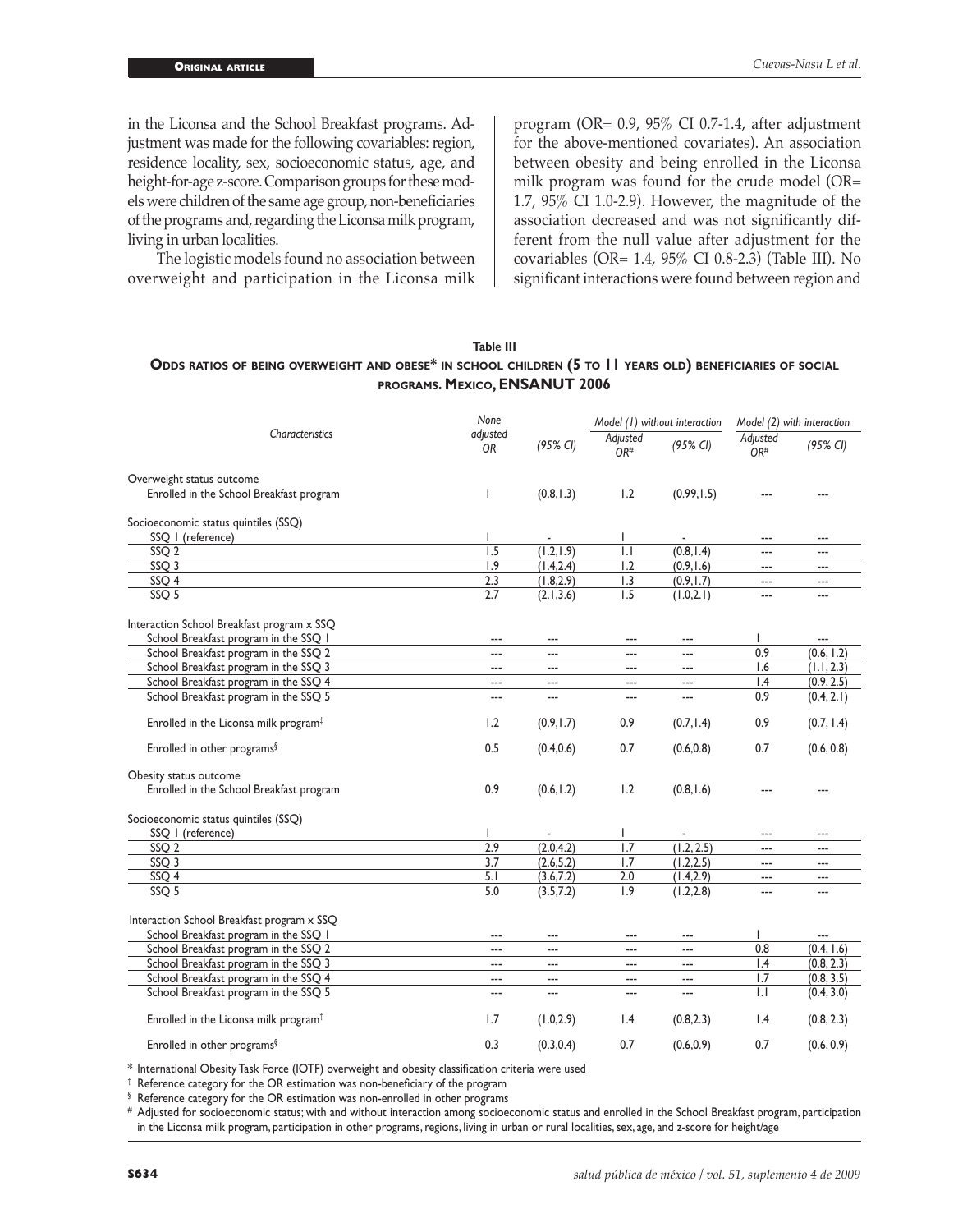socioeconomic status and participation in the Liconsa milk program.

For the School Breakfast program, a marginal association with the likelihood of being overweight in children who benefit from the program was found  $(OR = 1.295\% \text{ CI } 0.99, 1.5)$  after adjustment for region, residence locality, sex, socioeconomic status, and heightfor-age z-score covariables (Table III). The magnitude of the relationship between the School Breakfast program and prevalence of obesity or overweight varied according to socioeconomic stratum. Children from the middle socioeconomic status quintile (quintile 3) who received the program were more likely to be overweight than those who did not receive the program (OR= 1.6, 95% CI 1.1, 2.3) (Table III).

No association was found between obesity (OR= 1.2, 95% CI 0.8-1.6) and participation in the School Breakfast program after adjustment for the variables mentioned above (Table III).

It was not possible to explore the interaction between participation in the Liconsa milk program and in the School Breakfast program, as only 2% of the schoolaged children are beneficiaries of both programs.

## **Discussion**

Results from this study showed no positive association between overweight and obesity in school-aged children and participation in the Liconsa milk program when compared to non-recipient, urban school-aged children. In addition, no positive association was found for obesity for children participating in the School Breakfast program when compared with school-aged, non-recipient children, after adjustment for potentially confounding factors. However, we did observe a trend for being overweight in children who are beneficiaries of this program with respect to socioeconomic status. Within the middle socioeconomic status quintile (quintile 3), children who received the School Breakfast program were more likely to be overweight than those who did not receive it.

Food assistance programs in Mexico have historically focused on mitigating nutritional deficiencies in vulnerable population groups, specifically infants.<sup>5</sup> In this study, we found that a fifth of the school-aged children (21.4%) who benefit from any food assistance program have an excess of weight, up from 19.5% in 1999.14 These programs need to be redirected to target the existing nutritional problems of the Mexican population.15 We must ensure that food assistance programs are not contributing to the development of overweight and obesity in the beneficiary population.

A state-level study of the School Breakfast program had similar results to our national-level study. Neither found a positive association between the program and increased prevalence of obesity and overweight.16 The findings from these studies are consistent with those from studies conducted in the United States, which have not found an increase in the likelihood of being overweight due to participation in any food assistance program for this age group.17-19 Nonetheless, the higher likelihood of being overweight for those who receive the program found in the middle socioeconomic status quintile might be related to a greater availability among this socioeconomic strata of processed food items, such as refined flour and sugars with high quantities of energy.

An evaluation carried out in participants from the School Breakfast program in the State of Mexico showed that one of the most consumed food items according to the analysis of food frequency semiquantitative questionnaires is soda. Additionally, this same evaluation found that the main food items that 38% of the children enrolled in the program consume after leaving school are sandwiches, hamburgers, hot dogs, *tortas* and *tamales*, potentially worsening the overweight and obesity trends.20

An important implication of this study is that, given the current nutritional status of the Mexican population, food assistance programs may not be suitably targeting populations to meet their stated objectives. We found that more than 95% of school children enrolled in the Liconsa milk program live in urban localities in the center region of the country and more than two thirds are in the highest socioeconomic status quintiles (4 and 5). Thus, the current recipient population does not meet program guidelines,<sup>2</sup> which state that milk subsidies should target poor and marginal population groups. We suggest a more detailed analysis of the current beneficiary population and a redistribution of benefits to the poorest families with school-aged children.

Milk distributed through the Liconsa milk program was supplemented with micronutrients in 2004. In subsequent evaluations, it was noted that among children under 5 years old, there was a noticeable decrease in anemia prevalence and iron deficiency in children who started drinking supplemented milk from an early age,<sup>3</sup> higher stature, more muscle mass, and better mental development.2 Among school-aged children there is a high prevalence of iron deficiency anemia  $(17\%)$ ;<sup>21</sup> however, we still lack sufficient evidence for school-aged children as to the effect of Liconsa milk consumption on decreasing such iron deficiency and increasing the body composition of the beneficiaries. Given the high prevalence of overweight and obesity, we recommend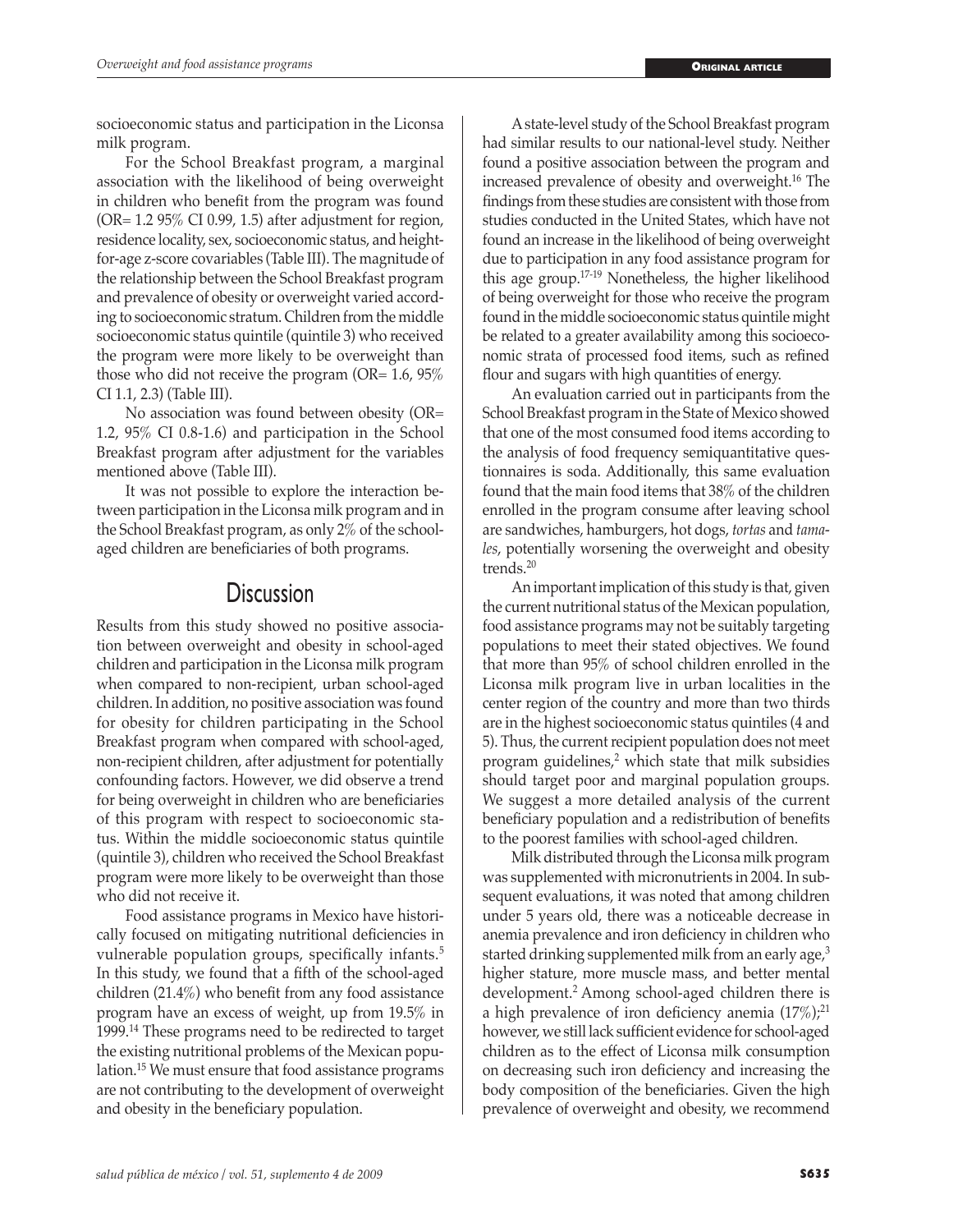evaluating whether the consumption of whole enriched milk is recommended for this age group.<sup>22</sup>

With respect to the School Breakfast program, slightly more than half of the beneficiaries live in urban localities and more than 50% of the children are in the lowest socioeconomic status quintiles (1 and 2). According to the program guidelines, the target population should be children at risk of malnutrition or with some degree of current malnutrition.<sup>1</sup> In this study, a quarter of the recipient children were found to have an excess of weight  $(BMI > 25)$  similar to the current national prevalence of excessive weight in the schoolaged population (26%).<sup>4</sup> Even though overweight and obesity among recipient children may be associated with a broader process of increasing overweight and obesity rates independent of participation in this program, it is advisable to redefine program objectives to help decrease this major health problem among schoolaged children.

This study has some limitations that may affect the interpretation of the results. Because of its crosssectional design, it is not possible to establish causality. Nevertheless, the probabilistic national sample allowed us to observe the distribution of this phenomenon at the national level, allowing for association inference. Another limitation is that benefit consumption (i.e. milk or school breakfast intake) and other variables such as diet and physical activity, which may be influential for the development of excess weight, were not controlled for in the study because they were not available for the whole sample of school-aged children included in this analysis.

In Mexico, there is still a lack of information about the association between overweight and obesity in school-aged children and enrollment in any food assistance program. This study begins to fill the gap of information on this issue but other studies are needed to fully assess this issue. This study found no evidence of a specific association between the Liconsa milk assistance program and the DIF School Breakfast program with overweight or obesity among school-aged children in Mexico. However, we did observe a high prevalence of overweight and obesity in food assistance beneficiaries from this age group. Therefore, we recommend that each program be evaluated according to its stated objectives and assure that the benefits of these programs are being directed appropriately to targeted, nutritionally vulnerable populations. Additionally, these programs should also assess and formulate objectives that will help address the growing epidemic of overweight and obesity among Mexican school-aged children population.

#### **References**

1. Sistema Nacional para el Desarrollo Integral de la Familia DIF. Programa de Desayunos Escolares, lineamientos generales de operación (2007). Mexico: DIF, June 6, 2007. [Consulted 2007 June 6]. Available at: http:// www.dif.gob.mx/54.html#desayunos.

2. Secretaría de Desarrollo Social. Programa de abasto social de leche Liconsa, lineamientos generales de operación (2007). Mexico: LICONSA, 2007. [Consulted 2007 June 7]. Available at: http://www.liconsa.gob.mx/ 3. Villalpando S, Shamah T, Rivera JA, Lara Y, Monterrubio E. Fortifying milk with ferrous gluconate and zinc oxide in a public nutrition program reduced the prevalence of anemia in toddlers. | Nutr 2006;136:2633-2637. 4. Rivera-Dommarco J, Cuevas-Nasu L, Shamah-Levy T, Villalpando-Hernández S, Ávila-Arcos MA, Jimenez-Aguilar A. Estado nutricio. In: Olaiz-Fernández G, Rivera-Dommarco J, Shamah-Levy T, Rojas R, Villalpando-Hernández S, Hernández-Avila M, *et al*. Encuesta Nacional de Salud y Nutrición 2006. Cuernavaca, México: Instituto Nacional de Salud Pública, 2006: 85-103.

5. Barquera S, Rivera-Dommarco JA, Gasca-García A. Políticas y programas de alimentación y nutrición en México. Salud Publica Mex 2001;43:1-14. 6. Palma O, Shamah-Levy T, Franco A, Olaiz G, Méndez-Ramírez I. Metodología. In: Olaiz-Fernández G, Rivera-Dommarco J, Shamah-Levy T, Rojas R, Villalpando-Hernández S, Hernández-Avila M, *et al*. Encuesta Nacional de Salud y Nutrición 2006. Cuernavaca, México: Instituto Nacional de Salud Pública, 2006: 19-33.

7. Cole TJ, Bellizzi MC, Flegal KM, Dietz WH. Establishing a standard definition for child overweight and obesity worldwide: International survey. BMJ 2000;320:1240-1243.

8. Resano E, Mendez I, Shamah T, Rivera J, Sepulveda J. Methods of the National Nutrition Survey 1999. Salud Publica Mex 2003:45 Suppl 4:558-564.

9. Cuevas-Nasu L, García-Feregrino R, Mendoza-Olivares JS, Jaimes-Terán MS, Shamah-Levy T, Rivera-Dommarco J. Antropometría. In: Manual de procedimientos para proyectos de nutrición. Cuernavaca, Mexico: Instituto Nacional de Salud Pública, 2006. Available at: http://.www.insp.mx. 10. Lohman TG, Roche AF, Martorell R, ed. Anthropometrics standardization reference manual. Champaign (IL): Human Kinetics Books, 1988.

11. Habicht JP. Estandarización de métodos epidemiológicos cuantitativos sobre el terreno. Bol Oficina Sanit Panam 1974;76:375-385.

12. Skinner CJ, Holt D, Smith TMF. Applied Analysis of Complex Surveys. New York (NY): John Wiley & Sons, 1989.

13. Hosmer DW, Lemeshow MS. Applied Logistic Regression. New York (NY): John Wiley & Sons, 1989.

14. Hernandez B, Cuevas-Nasu L, Shamah-Levy T, Monterrubio EA, Ramirez-Silva CI, Garcia-Feregrino R, *et al*. Factors associated with overweight and obesity in Mexican school-age children: Results from the National Nutrition Survey 1999. Salud Publica Mex 2003;45 Suppl 4:S551-S557.

15. Shamah-Levy T, Rivera-Dommarco J, Nogueira-Flores L, Jiménez-Aguilar A, Mundo-Rosas V, Villalpando-Hernández S. Programas de ayuda alimentaria. In: Olaiz-Fernández G, Rivera-Dommarco J, Shamah-Levy T, Rojas R, Villalpando-Hernández S, Hernández-Avila M, *et al*. Encuesta Nacional de Salud y Nutrición 2006. Cuernavaca, México: Instituto Nacional de Salud Pública, 2006: 121-131.

16. Ramírez-López E, Grijalva-Haro MI, Valencia ME, Ponce JA, Artalejo E. Impacto de un programa de Desayunos escolares en la prevalencia de obesidad y factores de riesgo cardiovascular en niños sonorenses. Salud Publica Mex 2005;47:126-133.

17. Ploeg MV, Mancino L, Lin BH, Guthrie J. US food assistance programs and trends in children's weight. Int J Pediatr Obes 2007;29:1-9.